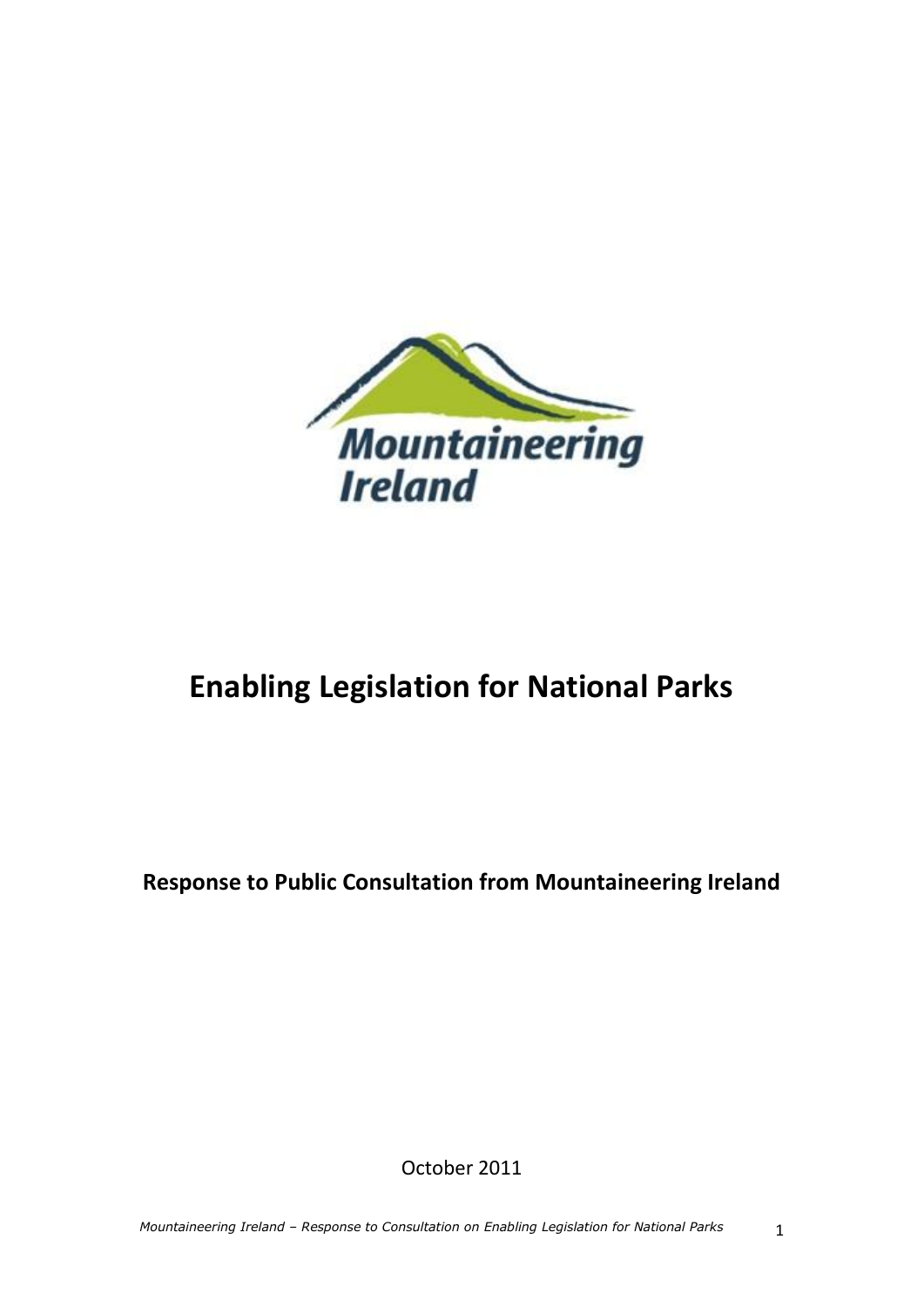# **1. Introduction**

Mountaineering Ireland (MI) welcomes the consultation on Enabling Legislation for the designation of National Parks in Northern Ireland. This represents an opportunity to put in place stronger mechanisms to manage Northern Ireland's exceptional landscapes, in a way that will enable greater local social and economic benefit.

# **2. Mountaineering Ireland**

MI is the representative body for hillwalkers and climbers on the island of Ireland. MI is recognised as the National Governing Body for the sport of mountaineering by both Sport Northern Ireland and the Irish Sports Council. The term mountaineering refers to a spectrum of activities that includes hillwalking, rock and ice-climbing, rambling, bouldering and alpinism. MI has 10,500 members comprising 153 clubs and over 1300 individual members (October 2011).

The work of Mountaineering Ireland includes:

- $\triangleright$  Representing the interests of hillwalkers and climbers;
- $\triangleright$  Providing a comprehensive range of services to members;
- $\triangleright$  Improving and securing access to Ireland's hills and crags;
- $\triangleright$  Promoting conservation and responsible use of the mountain environment;
- $\triangleright$  Encouraging safe practice and promoting skills and leadership training.

# **3. Responses to Consultation Questions**

### **3.1 What are your views on the proposed aims of national parks?**

MI appreciates the complex background to this consultation, and the desire for Northern Ireland to develop a national park model that optimises economic opportunities while conserving and enhancing our most cherished landscapes, and bringing benefit to their communities.

Overall MI has a concern that the consultation document places too much emphasis on tourism and economic factors, and not enough on the protection and sustainable management of special landscapes. Those who are sceptical about national parks are unlikely to be reassured by the economic emphasis. While economic benefit should flow from a national park, this will only happen where a high quality landscape is well managed, otherwise it is a vacuous branding exercise and any gain will be short-term only. This lack of focus can be resolved through some relatively minor adjustments to the proposed aims.

While the aims in the consultation document may not be listed in order of importance, many people will interpret them in that way. It is MI's recommendation that the second aim 'Conservation and enhancement of the natural, cultural and built heritage of the area'.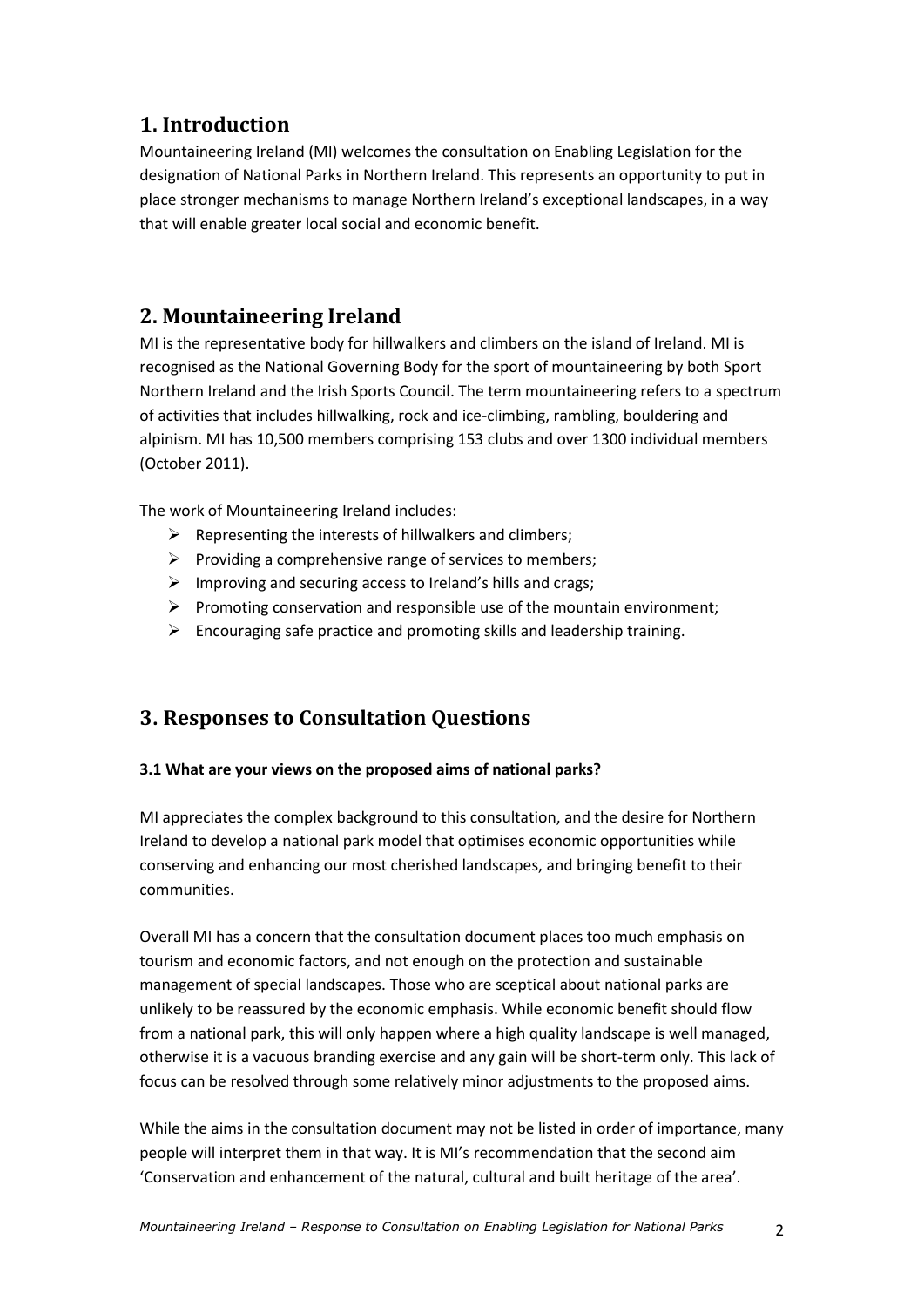should be the first aim.

Even with good planning and management, it is inevitable that conflict will occasionally arise between the four aims. To enable management to function effectively, one aim should have precedence over the others. It is MI's belief that where such conflict cannot be resolved, that conservation should take priority. This is the Sandford Principle, as applied in National Parks throughout the rest of the UK. This should be built into the enabling legislation, as it is in Section 9.6 of the National Parks (Scotland) Act 2000.

## **3.2 What are your views on the proposed criteria for identifying areas that may be suitable as national parks?**

MI is supportive of three of the four criteria set out in the consultation document, however the third one (Special Pressures, paragraph 42 of the White Paper) raises some concerns.

It is likely that candidate areas will be experiencing visitor pressure and development pressure, and national park designation should bring benefits in terms of increased funding and management capacity, however it is MI's view that this pressure shouldn't be one of the criteria for designation.

Paragraph 43 refers to other special landscapes being sustained by 'more modest designation and management arrangements'. There has been a significant growth in participation in outdoor recreation activities in recent years and this seems set to continue. This brings health and well-being benefits for participants and healthcare savings for the Exchequer, however it will place greater demands on the special landscapes that attract much of this activity. Northern Ireland also has considerable growth potential in the tourism sector.

AONBs are already under much strain trying to manage existing challenges with very limited resources. It is imperative that the designation of a National Park would not detract from AONB funding. MI recommends that the National Parks legislation should clarify the role of AONBs and also bring more consistency to AONB structures.

## **3.3 What are your views on the proposed arrangements for consulting on a proposal to designate a specific area as a national park?**

MI is one of a number of governing bodies for outdoor sports that rely on special landscapes across the island of Ireland as the key resource for their activities. As the management of recreation is a major function within national parks, it is surprising that the governing bodies for outdoor recreation activities were not included in the list of consultees for this consultation (Appendix 6).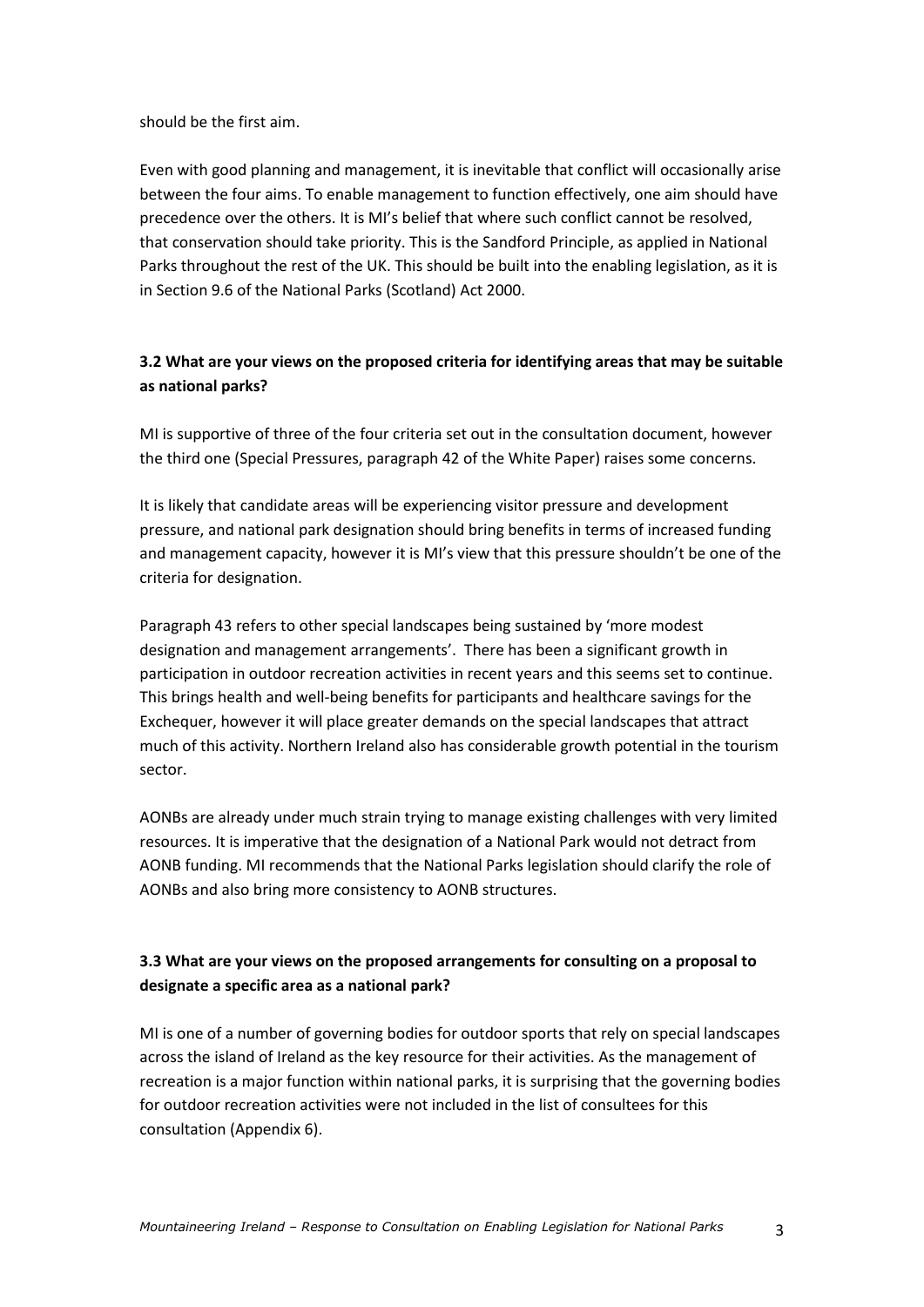Participants in outdoor recreation activities often have a strong connection with landscapes some distance from where they live, thus representing a 'community of interest'. Paragraph 53 of the White Paper states that the draft order will be circulated to those who appear to be 'representative of the interests of those who live, work or operate a business in the proposed national park area', MI requests that recreation interests are included, perhaps by amending to 'representative of the interests of those who live, work **or recreate** in the proposed national park area'.

Clear and accessible information is essential to allow consultees make an informed decision, and to prevent the growth of fear and mistrust. The language used should be non-technical, and the consultation process should respect the sensitivity of local communities to the possibility of national park designation. Information on the potential economic, social and environmental benefits, and any disadvantages, of national park designation should be compiled and made available. It may also be useful to bring landowners and community representatives from other national parks to speak at consultations.

The National Park Community Futures Programme established to support the communities that were to become part of the Loch Lomond and the Trossachs National Park provides a positive example of how communities can be empowered to contribute to national park planning, and how national park authorities can work in partnership with the local community (Loch Lomond, 2010).

As those areas which might aspire to national park status are in the main already designated as AONBs, care will need to be taken that the designation process is not overly associated with the existing AONB management body, as in some cases there may be distrust or other baggage.

### **3.4 What are your views on the proposed management framework arrangements for national parks?**

MI welcomes the statement in paragraph 56 of the White Paper about the need for integrated and sustained management, a competent management body and adequate funding. It is MI's view that the availability of sufficient funding will be central to successful delivery of national parks in Northern Ireland, and as noted under 3.2 above, national park funding should not be at the expense of AONB funding.

The general costings for Option 5 (paragraph 26) are weighted towards promotional spend. As national park status is likely to attract additional visitors, considerable investment in infrastructure will be required to support sustainable enjoyment of any new national park. For example, well-designed robust trails will be required to fulfil visitor expectations and protect the park's natural heritage. Conservation initiatives are also likely to be required, for instance, to protect endangered species and control the threat of invasive species. It is MI's belief that the costings in paragraph 26 reflect the tourism focus of the document and should be adjusted to place more emphasis on conservation and practical measures to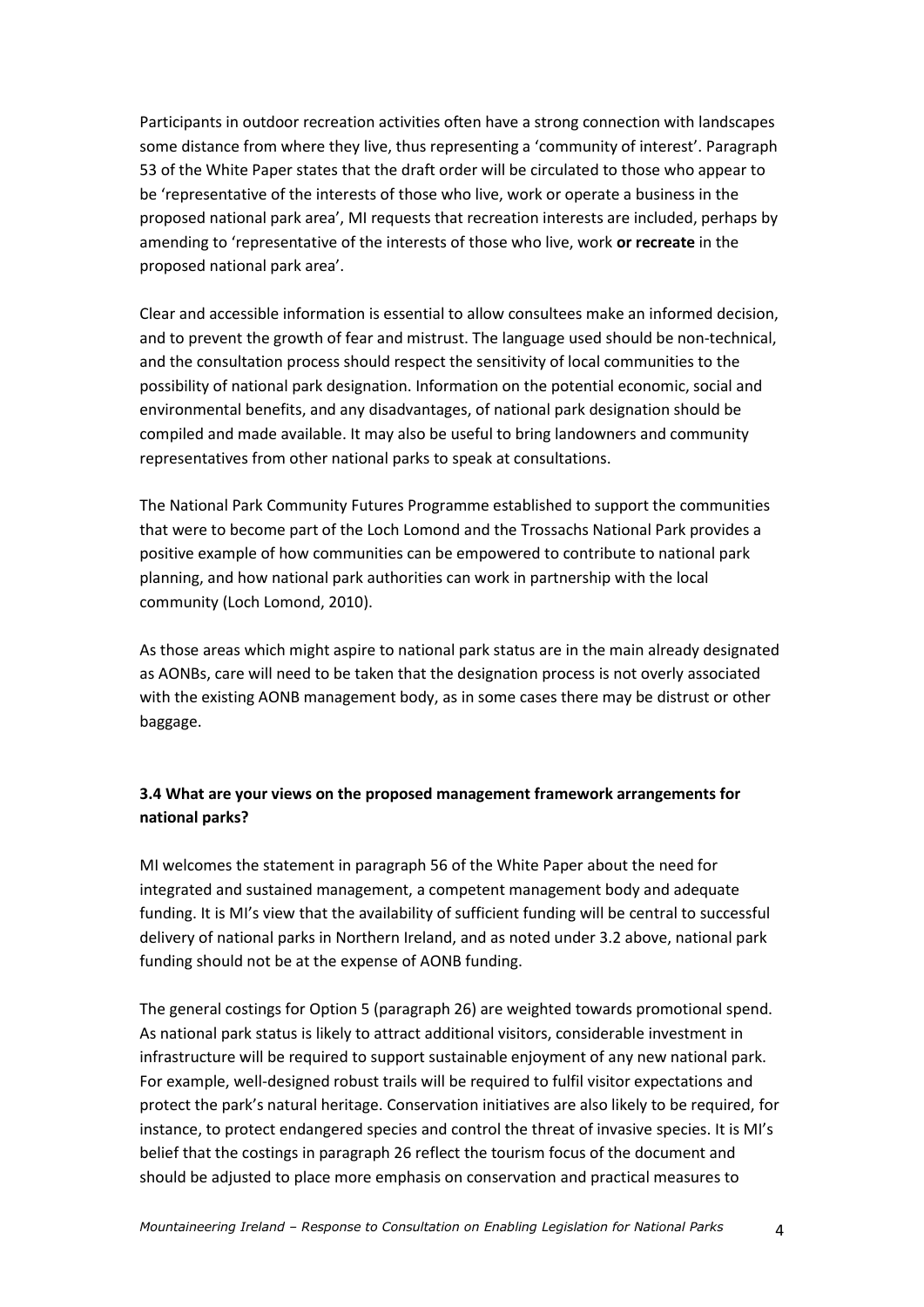manage recreation activity. Investment is also likely to be required in the area of community engagement.

## **3.5 What are your views on the proposed duties, functions and powers of a national park management body?**

MI is largely supportive of paragraph 57 of the White Paper, though much more detail will be required on duties, functions and powers before there is consultation on the proposal to designate a national park. The end of paragraph 57 suggests a statutory duty on public bodies to have regard to the national park management plan. It is MI's view that this is not strong enough, and that instead public bodies should have a statutory duty to **comply with** the plan.

### **3.6 What are your views on the proposed role of a national park management body in planning matters?**

MI agrees that the national park management body should be a statutory consultee in the planning process. As with 3.5 above, it is MI's view that the planning authority should **comply with** the national park management plan, not simply have regard to the overarching vision for the future of the plan when preparing development plans.

#### **3.7 What are your views on the governance options?**

MI favours option 5, a local independent body for each park and agrees with the advantages listed in paragraph 19. While this may be more expensive than a centralised solution or working through an existing organisation, it should enable the park to garner local support, be more flexible in its operations, and ultimately deliver a higher return on the investment required.

It is interesting to note that the Cairngorms National Park has establish a charitable trust to attract funding and carry out works on access infrastructure (DEFRA , 2011, p110). MI recommends that this option be considered within any proposals to designate national parks in Northern Ireland.

#### **3.8 What are your views on the proposed constitution of a national park management body?**

MI agrees with the role and responsibilities of the governing board as set out in paragraph 35 and welcomes the proposal in paragraph 36 to have 60% local representation on the board. MI also supports the proposal for 40% Ministerial appointees to represent the national interest. This cohort should include representation from sport and outdoor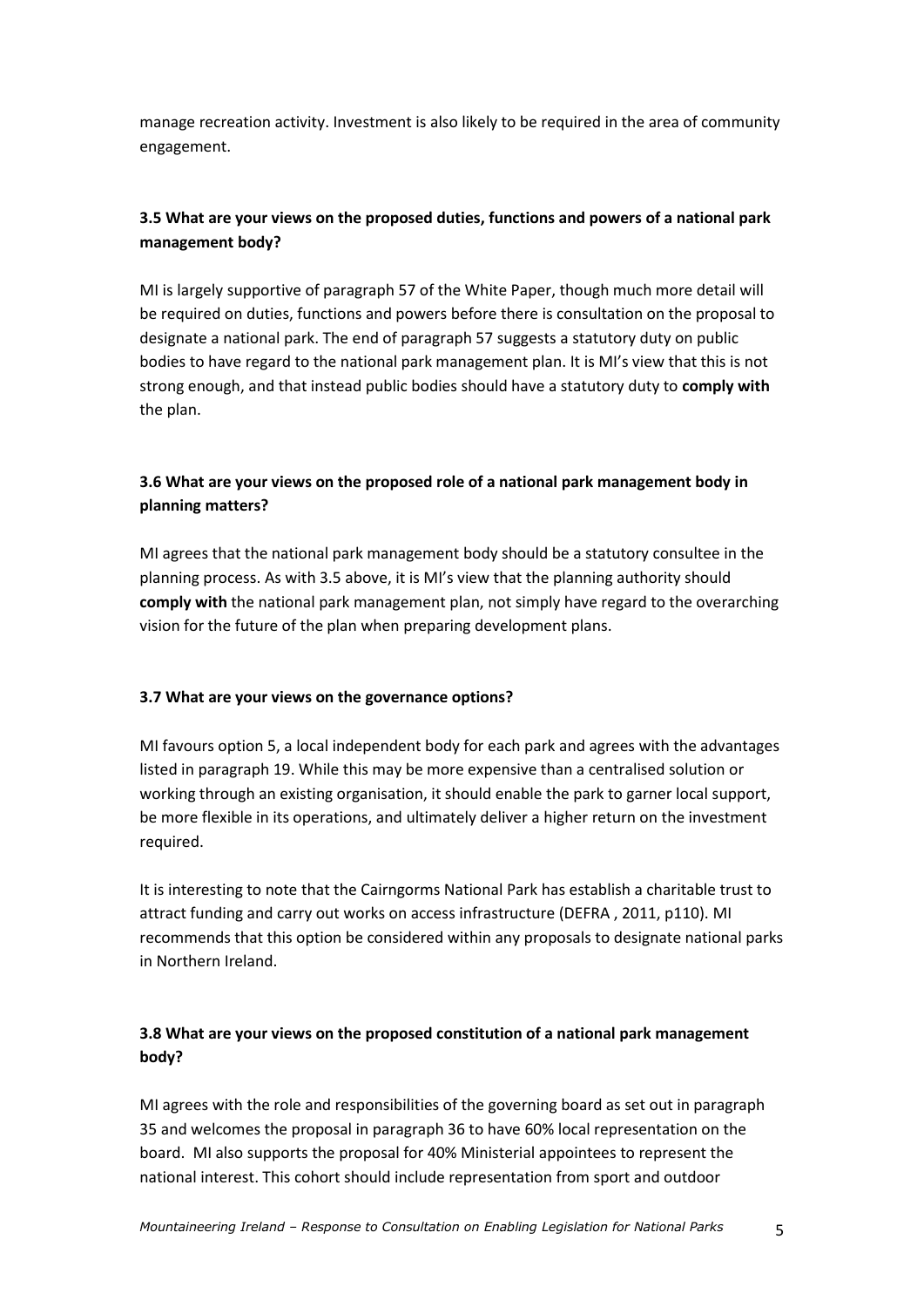recreation. Ministerial appointments should be used to ensure the board has relevant expertise and that there is balance between the different interests in the park.

MI's preference is that Chair should be appointed by the Minister following an open public appointments competition and that the Vice Chair should be one of the 60% local representatives, elected by those members of the board.

MI believes that the Chair should receive an honorarium in acknowledgment of the time commitment and responsibilities associated with this role. It is MI's recommendation that the remaining board members should receive out of pocket expenses only. This will help ensure that board members undertake the role out of a commitment to the park.

#### **3.9 Do you share the Department's analysis in the Partial RIA that national parks will have little or no negative impact?**

While MI believes that overall a well-managed and appropriately funded national park will be positive for business in the area, to adhere to its aims, and be effective, the management body will have to make difficult decisions, which could at times have negative consequences for certain businesses. Such decisions would typically be to control or prevent activities which could be detrimental to the park's natural and cultural heritage.

In light of a very significant increase in the number of organised events taking place in Ireland's mountain areas, MI is currently reviewing its events policy. It is clear from the consultation process being undertaken that, in the interest of protecting the natural environment, management bodies in protected areas need to be more proactive in the regulation of fundraising and challenge events. As some events are commercially organised, such regulation could have an impact on businesses, however this should only affect those who are engaged in unsustainable practices and therefore is not an unfair regulatory burden.

#### **3.10 Are there any other comments which you wish to make about the Department's proposals?**

#### Access

MI is disappointed that the consultation document has not dealt more fully with the issue of access to the countryside. It is difficult to see how a national park management body could effectively manage visitor access, as described in paragraph 10 of the White Paper, without having statutory responsibility for access within the national park. It is MI's strong recommendation that the national park management body should be the access authority for the park area.

While the Access to the Countryside (Northern Ireland) Order 1983 provides a range of mechanisms to improve public access to the countryside, the procedures involved are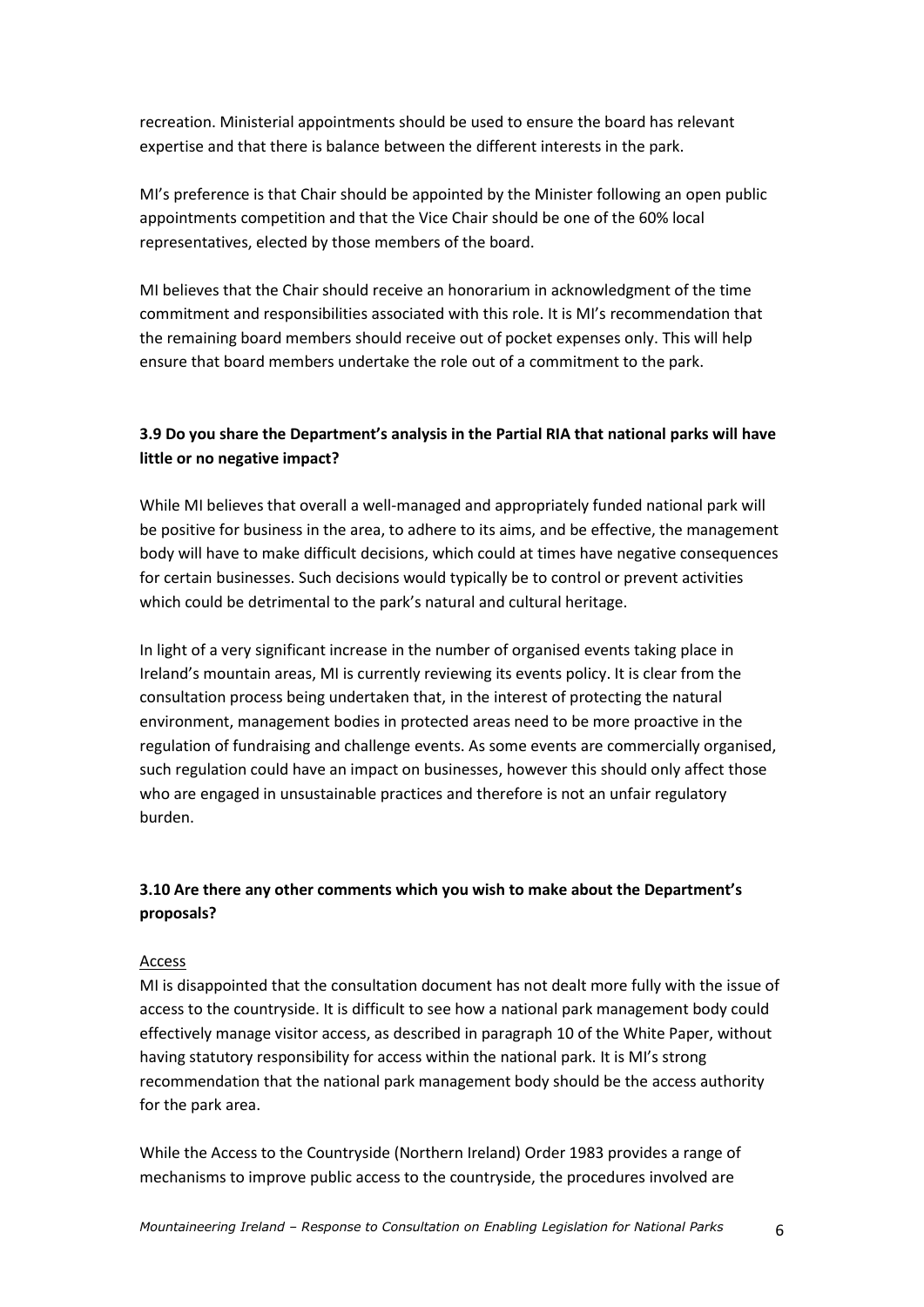cumbersome and the legislation doesn't place any obligation on district councils to create and maintain an access infrastructure in their areas. As a result, many of the councils do not exercise these powers and there is no long term certainty regarding access to the countryside, even in iconic tourist areas.

MI believes that the current legislation is inherently flawed, a matter first highlighted by Countryside Recreation Northern Ireland to the Department in the 1994 Access to the Northern Ireland Countryside Report (HMSO ISBN 0-337-08339-8). The process to develop enabling legislation for national parks should be used to address some of the shortcomings with regard to access to the countryside. A right of access to all publicly-owned lands (approximately 6% of Northern Ireland's land area) would be a valuable addition to the legislation. Much of this land is used on an informal basis for recreation. Including a right of access for recreation on public lands in the legislation could assist in gaining the confidence of private landowners that will be required to put national parks in place.

#### Occupiers liability

Despite the positive claims record, there remains genuine fear in the landowning community about exposure to liability for injuries sustained by recreational users. There is also confusion as to the duty of care owed to those entering private land for the purpose of recreation. It is MI's assertion that landowners whose land is used for recreation, with or without their permission, whether on a *de facto* basis or through any of the provisions of the 1983 Access Order, should not owe recreational users entering their land the higher duty of care owed to visitors. It would be constructive if the new legislation could provide clarity on this point.

Furthermore, it is MI's recommendation that all landowners in national parks should be indemnified for any claims that might arise from recreational use of their land. The indemnity should apply across the park area, and extension to AONBs should also be considered. Mechanisms for landowner indemnity are currently being put in place by the Department of Environment, Community and Local Government in the Republic of Ireland to support a pilot Mountain Access scheme.

#### Agri-environment support

As the model of national park outlined in the consultation document is based largely on privately owned land, options should be explored, through consultation on the CAP programme, for linkage between agri-environment schemes and the delivery of national park aims.

#### Public goods value

National parks deliver a range of non-market or public goods in relation to landscape, biodiversity, access and recreation. The benefits to society and individuals, particularly in terms of enhanced opportunities for health and well-being, provide a powerful rationale for government investment in national parks, as noted in DEFRA's working paper on the benefit of national park authorities (DEFRA, 2011, pp27-32). This is all the more important in Northern Ireland as we do not have the legal right of access to the wider countryside that exists throughout the rest of the UK.